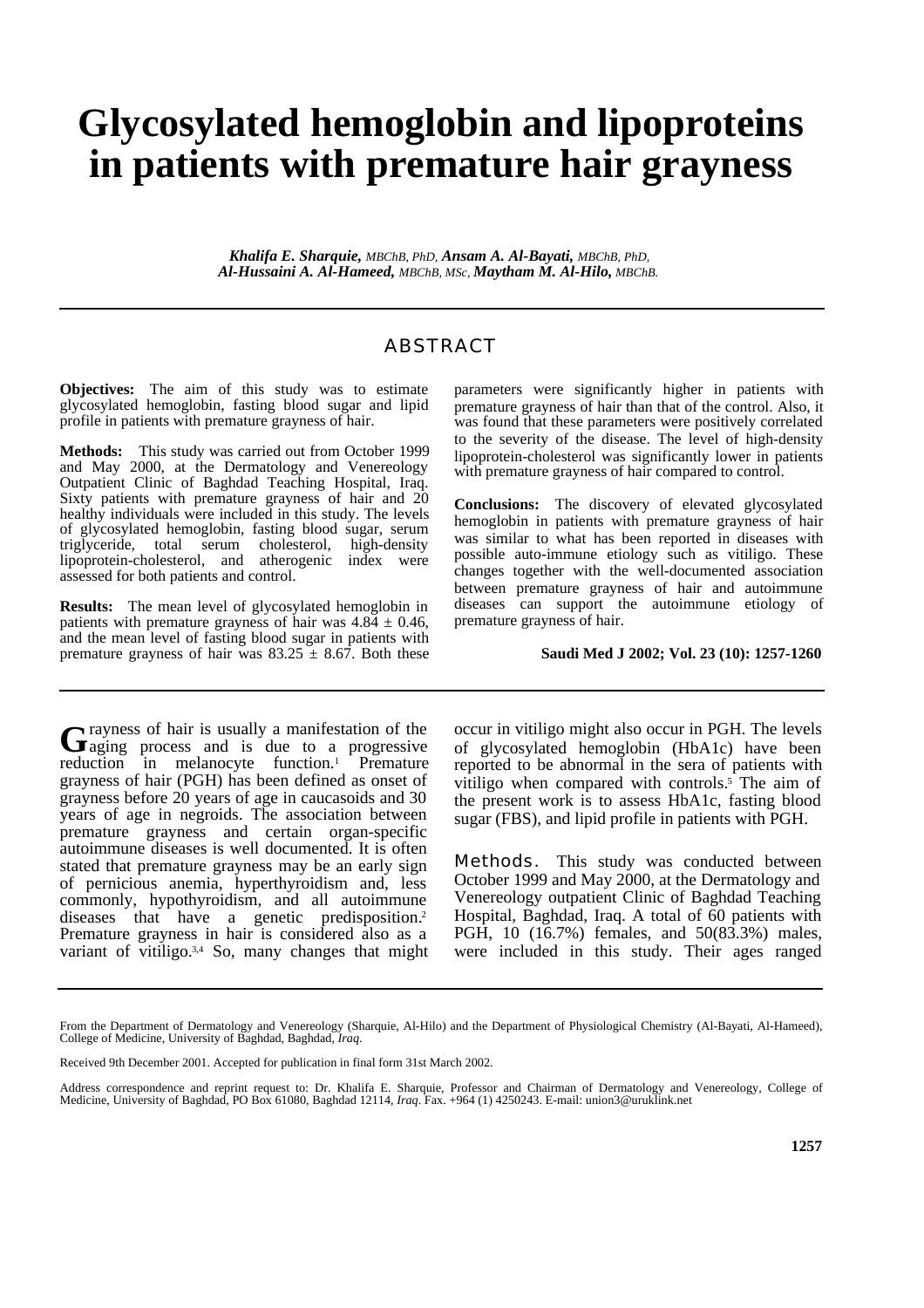between 12-29 years with a mean  $\pm$  standard deviation (SD) of  $24.60 \pm 3.48$ . The selection criteria for patients with PGH included all patients with the grayness of hair starting before the age of 20 years and their age at presentation before 30 years. The severity of grayness of hair was graded according to the following: 1. Mild grayness: Grayness of hair can be noticed with difficulty. 2. Moderate grayness: Grayness of hair could be seen obviously with naked eye. 3. Severe grayness: Grayness of hair involved most of the scalp, and beard area in males. Fifteen patients (25%) had mild grayness, while 22 (36.7%) patients had moderate grayness of hair, and the other 23 (38.3%) patients had severe grayness. The duration of PGH was considered as follows: 1. Patients with PGH of 1-5 years duration. 2. Patients with PGH of 6-10 years duration. 3. Patients with PGH of more than 10 years duration. The duration of the disease between 1-5 years in 10 (16.7%) patients, 6-10 years in 21 (35%) patients, and more than 10 years in 29 (48.3%) patients. A total of 20 healthy individuals were considered as controls. They comprised of  $5$  (25%) females and 15 (75%) males. Their ages ranged between 21-40 years with a mean  $\pm$  SD of 28.85  $\pm$  5.77. Informed consent was obtained from all patients and controls.

Blood samples were collected from each patient and control after 12-hour fasting. Eight ml of venous blood was collected by venepuncture, using 10 ml disposable syringes without venous stasis. The blood was divided into one ml which was transferred to tubes containing ethylene diamine tetra-acetic acid (EDTA) as an anticoagulant, for the measurement of packed cell volume (PCV), hemoglobin (Hb), and HbA1c. The glycosylated hemoglobin was measured within 5 days of collection. The rest (7-ml) of the blood was transferred into plastic tubes, and left to clot for 20-30 minutes at room temperature. The serum was then obtained by centrifugation, stored and kept at  $(-20^{\circ}\text{C})$  for further analysis. Serum samples were analyzed for FBS and lipid profile. The HbA1c measurement was carried out by using HbA1c (pre-fil) procedure No.p350, kit provided by Stanbio Company, United States of America. This was used to determine HbA1C fraction as a percentage.<sup>6</sup>

Fasting serum glucose concentration measurement was based on the colorimetric method of glucose oxidase (enzymatic reaction) using gluconate reagent. A God-kit provided by Randox Laboratories Company was used.<sup>7</sup>

Enzymatic determination of serum triglyceride was carried out by using (triglycerides enzymatic PAP 150). Enzymatic determination of cholesterol was carried out by using (cholesterol enzymatic PAP). Estimation of high density lipoprotein (HDL) in the serum was carried out by using (enzymatic method), HDL-Cholesterol/phospholipids. A kits supplied by Biomerieux Company, France. Low

density lipoprotein-cholesterol (LDL-C) estimation was carried out by calculating the Friewald formula.<sup>8</sup>

*Statistical methods.* The significance of difference between mean values was estimated by Student's ttest. Pearson correlation coefficient (r) was used to test the relation between 2 parameters. The analysis of data was accomplished by using the Statistical Package for Social Sciences SPSS/PC+, the statistical package for IBM PC.<sup>9</sup>

**Results.** The biochemical findings in the control group of 20 healthy individuals are shown in **Table 1** and of the premature grayness group are shown in **Table 2**. In the premature grayness group, the mean ± SD of HbA1c and FBS were significantly higher than that of the control. When patients with PGH were compared with the control according to the severity of the disease, there was no significant difference in these parameters in patients with mild form (p>0.05), while there was a statistically significant difference in patients with moderate form of PGH ( $p<0.05$ ), and the difference was highly significant in patients with the severe form of PGH (p<0.01) **(Tables 2, 3 & 4)**. Fasting blood sugar, and HbA1c were correlated with the severity of PGH and it was found that there was a good significant correlation ( $r=0.5284$ ) for HbA1c, and ( $r=0.7743$ ) for FBS. On the other hand FBS and HbA1c had no significant correlation when correlated with the duration of the disease (r=0.0779) for HbA1c, and  $(r=0.0049)$  for FBS. The level of HDL-C was significantly lower than that of the control  $(P<0.05)$ **(Tables 1 & 2)**.

**Discussion.** Glycosylated hemoglobin is a diagnostic tool for monitoring diabetes mellitus therapy. The level of HbA1c reflects the average

**Table 1 -** Results of all parameters in control group (n=20).

| <b>Parameters</b>   | Range         | Mean $\pm$ SD   |
|---------------------|---------------|-----------------|
|                     |               |                 |
| $HbA1c$ %           | $4.2 - 5.2$   | $4.34 + 0.21$   |
| $FBS$ (mg/dl)       | $73 - 88$     | $76.60 + 1.96$  |
| Serum TG (mg/dl)    | $40 - 132$    | $97.88 + 29.94$ |
| Serum TC $(mg/dl)$  | $160 - 188$   | $177.75 + 8.33$ |
| Serum HDL-C (mg/dl) | $42 - 60$     | $52.40 + 5.15$  |
| Atherogenic index   | $2.87 - 1.75$ | $2.34 + 0.30$   |
|                     |               |                 |

FBS - fasting blood sugar, TG - triglycerides, TC - total cholesterol, HDL-C - high density lipoproteins-cholesterol, SD - standard deviation, HbA1c - glycosylated hemoglobin, n - number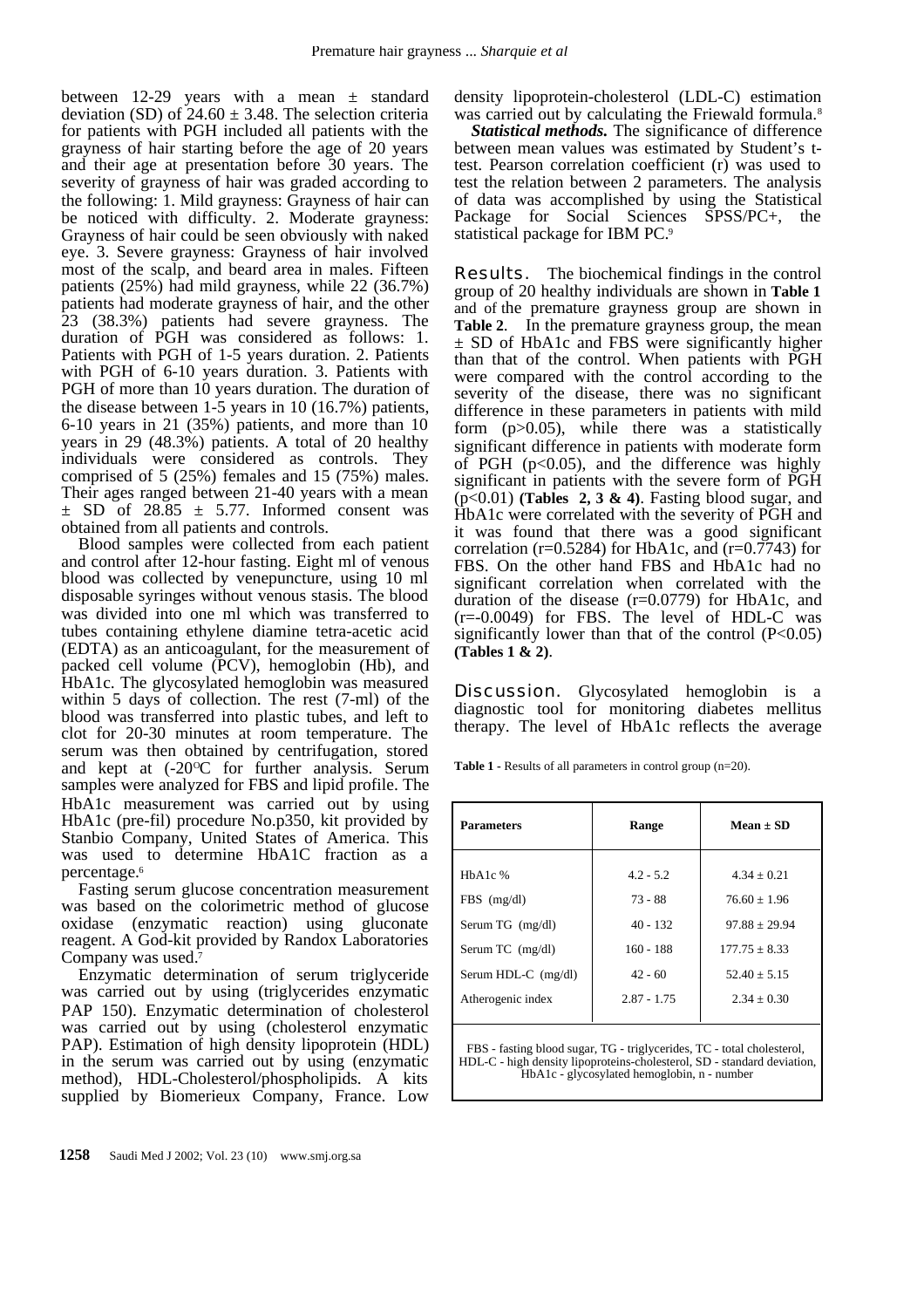**Table 2 -** Results of all parameters in premature grayness group (n=60).

| <b>Parameters</b>   | Range        | Mean $\pm$ SD      | P-value         |
|---------------------|--------------|--------------------|-----------------|
|                     |              |                    |                 |
| $HbA1c$ %           | $4.2 - 6.2$  | $4.8 + 0.46$       | $*P<0.01$       |
| $FBS$ (mg/dl)       | $71 - 108$   | $83.25 + 8.67$     | $*P<0.01$       |
| Serum TG (mg/dl)    | $60 - 180$   | $109.47 + 39.93$   | $^{NS}P>0.05$   |
| Serum TC (mg/dl)    | $140 - 160$  | $185.43 \pm 31.07$ | $^{NS}P > 0.05$ |
| Serum HDL-C (mg/dl) | $32 - 62$    | $46.9 + 7.25$      | $+P<0.05$       |
| Atherogenic index   | $1.3 - 4.57$ | $2.56 + 0.90$      | $^{NS}P>0.05$   |
|                     |              |                    |                 |

NS P>0.05 - not significant, \* P<0.01 - highly significant, FBS - fasting blood sugar, †P<0.05 - significant, TG - triglycerides, TC - total cholesterol, HDL-C - high density lipoproteins-cholesterol, SD standard deviation, HbA1c - glycosylated hemoglobin, n - number

**Table 3 -** The mean of glycosylated hemoglobin percentage in different groups according to the severity in comparison with the control.

| $Mean \pm SD$   | <b>P-value</b> |
|-----------------|----------------|
| $4.6 + 0.14$    | $^{NS}P>0.05$  |
| $4.7 + 0.12$    | $*P<0.05$      |
| $5.1 + 0.23$    | P < 0.01       |
| $4.23 \pm 0.21$ |                |
|                 |                |

NSP>0.05 - not significant, \*P<0.05 - significant, †P<0.01 - highly significant, SD - standard deviation

**Table 4 -** The mean of FBS mg/dl in different groups according to the severity in comparison with the control.

| Group    | $Mean \pm SD$  | <b>P-value</b>  |
|----------|----------------|-----------------|
| Mild     | $78 + 2$       | $^{NS}P > 0.05$ |
| Moderate | $81 + 5.7$     | $*P<0.05$       |
| Severe   | $87 + 6.7$     | $+P<0.01$       |
| Control  | $76.60 + 1.96$ |                 |

NSP>0.05 - not significant, \*P<0.05 - significant, †P< 0.01 - highly significant, FBS - fasting blood sugar, SD - standard deviation

blood glucose level during the preceding 2-3 months.<sup>10</sup>

There is a well-documented association between PGH and certain organ-specific autoimmune diseases.<sup>2</sup> Autoimmune diseases are disorders that are commonly associated with each other such as diabetes mellitus, and vitiligo, for example.2,11 So it is expected that glucose disturbances as reflected by HbA1c could be demonstrated in other auto-immune diseases.

It was reported that there is an abnormal fasting blood glucose and an elevated HbA1c level in patients with vitiligo and alopecia areata when compared to control.5,12 The present work was carried out to evaluate the glucose metabolism in PGH, and since lipoprotein is also related to carbohydrate metabolism, it was also evaluated in these patients. The results of this study showed that there is a significantly higher level of HbA1c and FBS in patients with PGH compared to control, similar to what has been reported in vitiligo and alopecia areata.5,12 Also, it was found that these parameters were positively correlated to the severity of the disease, while these parameters were not correlated with the duration of the disease. The discovery of elevated HbA1c in patients with PGH was similar to that reported in diseases with possible auto-immune etiology like vitiligo.5,12 These changes together with the well-documented association between PGH and autoimmune diseases<sup>2</sup> can support the autoimmune etiology of PGH.

The possible explanation for the increase in the level of glycosylated hemoglobin is that it is due to the increase in the level of blood glucose.13 The glycosylated hemoglobin is usually increased in patients with diabetes mellitus as a consequence of the increase in FBS level.<sup>14</sup>

We can suspect that diabetes mellitus and PGH are linked together on the basis of autoimmune pathogenesis. Therefore, we can speculate that autoimmune diseases have the same pathogenesis and the same genetic basis in one family, but are reflected differently in different members of the family, and they share a tendency to develop any autoimmune disease.4,15

The high HbA1c by definition means that there is a disturbance in glucose metabolism. This might be reflected indirectly as an abnormal low levels of HDL-C, which is commonly found in diabetes.<sup>16</sup> Dyslipemia is common in diabetes, and low level of  $HDL-C$  are especially common.<sup>17</sup> Similarly the level of HDL-C in PGH was shown in this study to be significantly lower than that of the control.

## References

 1. Kligman AM. Pathologic dynamics of human hair loss. *Arch Dermatol* 1961; 83: 175-182.